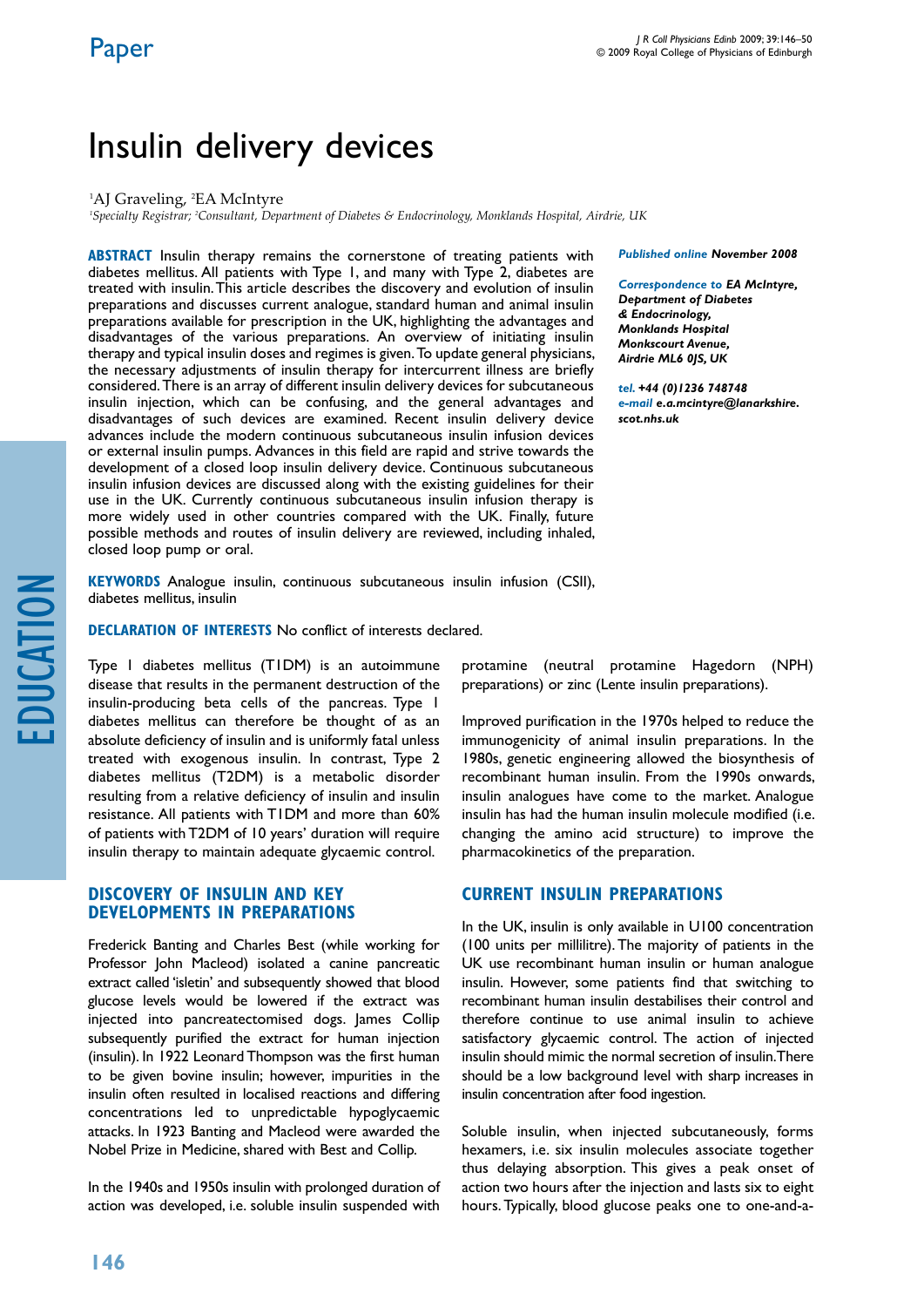

**FIGURE 1 Diagram illustrating time to onset, peak and** duration of action of various insulin preparations.

half hours after food and glucose levels return to basal within three to four hours. Hence there is a mismatch between soluble insulin action and blood glucose levels.

With rapid-acting insulin, changes to the amino acid structure reduce the extent of association of hexamers. This form achieves peak onset of action one to one-anda-half hours after injection, hence patients may inject just before, during or even after meals. This allows adjustment of insulin doses according to portion size eaten.

Human isophane (NPH) or zinc insulin preparations do not provide constant basal insulin levels following a single daily injection. They have a peak in their action usually six to eight hours after injection which can lead to hypoglycaemia. Their duration of action is usually between 12–18 hours and they need to be resuspended



(to ensure adequate mixing) before injection, or the absorption of the insulin from the subcutaneous tissue can be erratic.

Long-acting analogues provide better constant background rates of insulin release from subcutaneous tissues. Insulin glargine (Lantus®) has an altered amino acid structure resulting in an acidic preparation which precipitates in the subcutaneous tissue, producing an insulin depot that gradually releases insulin over approximately 24 hours. Insulin detemir (Levemir®) has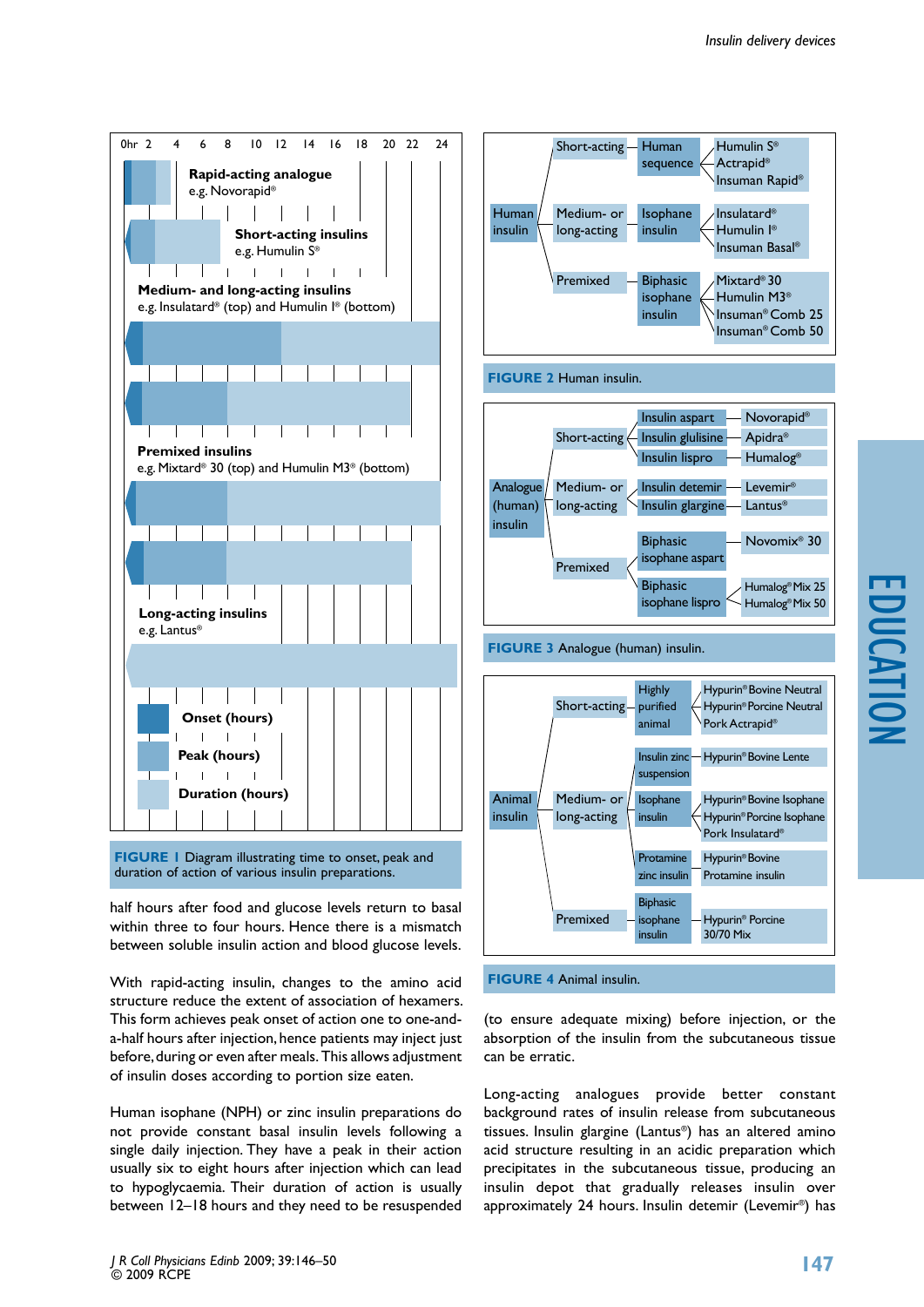#### **TABLE 1** Criteria for immediate commencement of insulin therapy

Significant weight loss secondary to poor glycaemic control Ketonuria

Hyperglycaemic symptoms causing considerable distress Co-morbidity dictates that rapid tight glycaemic control would be advisable

#### **TABLE 2** Insulin regimens and suggested suitability criteria

| Once-daily<br>hasal<br>injections | Given same time<br>each day, often<br>before bed                                  | May suit patients who<br>have partial insulin<br>deficiency (i.e. patients<br>with T2DM) in<br>combination with oral<br>agents. Insulins suitable<br>for this regimen include<br>long-acting analogue or<br>isophane (NPH) insulins. |
|-----------------------------------|-----------------------------------------------------------------------------------|--------------------------------------------------------------------------------------------------------------------------------------------------------------------------------------------------------------------------------------|
| Twice-daily<br>mixtures           | Given before<br>breakfast and<br>evening meal                                     | These can be used in<br>TIDM patients who are<br>unable to cope with a<br>basal bolus regimen or<br>T2DM patients who are<br>inadequately controlled<br>by the once-daily basal<br>injection.                                        |
| Basal-bolus                       | Short-acting<br>insulin before<br>meals and long-<br>acting insulin<br>before bed | This is the regimen of<br>choice for patients with<br>TIDM, It is more flexible<br>and allows a better<br>mimicry of the physiological<br>pattern of insulin<br>concentrations.                                                      |

a fatty acid side chain added, which delays the action of the insulin by facilitating the self-association of two insulin molecules and the reversible binding to albumin. Both rapid- and long-acting analogue insulins have a less proven track record in pregnancy.

Premixed combinations of short-acting and longer-acting insulin are known as biphasic insulins. In the UK, the number refers to the percentage of short-acting insulin, e.g. Mixtard® 30 contains 30% short-acting insulin with 70% long-acting insulin. Figure 1 summarises the profile of action of different insulin preparations and Figures 2, 3 and 4 illustrate the various different insulin preparations available: human, analogue and animal insulin, respectively.

# **Insulin initiation**

All patients with T1DM require urgent insulin treatment, usually starting the same day as the diagnosis is made. The typical total daily dose is 0.4–1.0 units/kg, given as two or more divided doses (see Table 1).

Many patients with T2DM will require insulin therapy. An appropriate starting total daily dose for such patients may be 0.2 units/kg, as basal insulin only, but individual

#### **TABLE 3 The 'sick day rules'**

| Insulin should never be stopped as blood glucose may be<br>higher than normal despite a reduction in oral intake.      |  |
|------------------------------------------------------------------------------------------------------------------------|--|
| Blood sugars should be checked more frequently than<br>usual, e.g. every two to four hours.                            |  |
| To prevent dehydration, drink plenty of non-sugary drinks.                                                             |  |
| Additional insulin should be given if blood sugars are high,<br>to bring down readings and suppress ketone production. |  |
| Urine should be tested for ketones if feeling unwell or<br>sugars are greater than 14 mmol/L.                          |  |
| Very occasionally sugars will fall, treat hypos in the normal way.                                                     |  |
| Contact your family doctor or diabetes team urgently if<br>concerned.                                                  |  |

clinical practice will vary. Commencing insulin involves multidisciplinary care, including dietetic and diabetes specialist nurse review.

# **Insulin regimens**

The aim of administering insulin is to match the body's physiological insulin action. Typical regimes shown in Table 2 achieve this with varying degrees of success.

# *Optimising control and insulin dose adjustment*

It is important to review blood glucose readings, food intake, activity levels and the possibility of intercurrent illness for at least the preceding 48–72 hours when considering insulin dose adjustment. Premeal blood glucose targets for optimal control should be in the range 5–7 mmol/L for most patients and there should not be a significant drop (i.e. >3 mmol/L) in blood glucose levels overnight. If blood glucose readings are repeatedly outside the target range at a given time then the insulin dose acting at that time should be adjusted by 10–20% (see insulin time profiles in Figure 1 to understand which insulin to adjust). For example, if a patient is on a basal bolus regime, using Lantus® 20 units once daily prebed and Novorapid® 6–10 units premeals, and experiences mild recurrent hypos at 8.30 pm, then the Novorapid® dose prior to the evening meal should be decreased by 1–2 units. The avoidance of hypoglycaemia is important, and for some patients with poor warning symptoms it may not be possible to achieve the suggested glucose targets safely, thus higher targets for such individuals should be agreed.

If intercurrent illness is present and blood glucose readings are above 14 mmol/L, it is important to test for ketones. If ketones are present, expect to increase the insulin doses significantly above the previous guidelines, i.e. 10–20% of the total daily dose may be needed every two hours. This should be given as soluble or fast-acting analogue insulin, to clear ketones and to bring glucose readings back to target.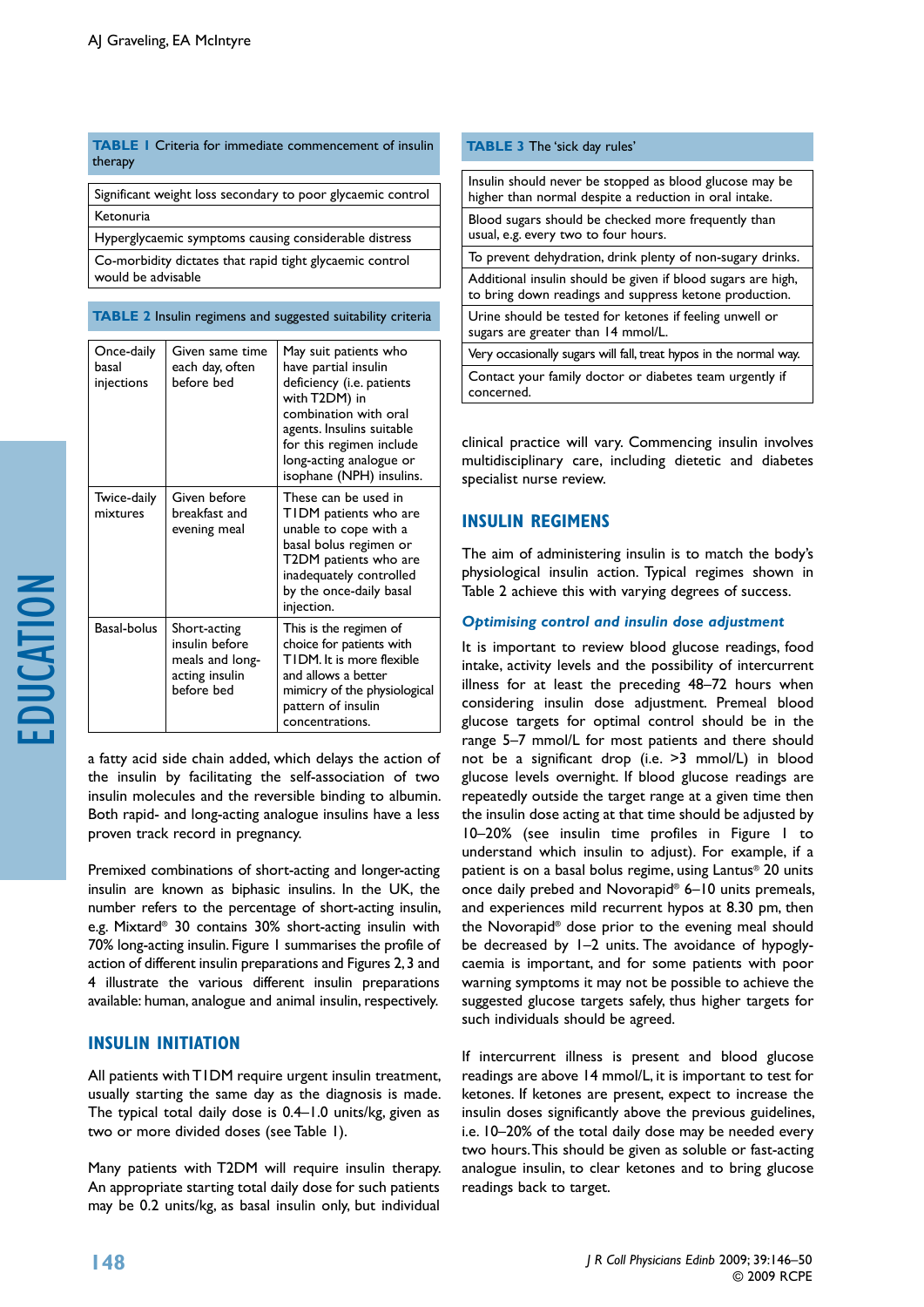#### **TABLE 4** Side effects of subcutaneous insulin injections

| Hypoglycaemia                       |  |
|-------------------------------------|--|
| Weight gain                         |  |
| Peripheral oedema (short term)      |  |
| Bruising at injection sites         |  |
| Lipohypertrophy (lumps)             |  |
| Lipoatrophy (subcutaneous fat loss) |  |
|                                     |  |

# **'Sick Day Rules'**

Each patient who is prescribed insulin should be aware of actions to take if unwell. These are known as the 'sick day rules' and are summarised in Table 3.

# **Insulin delivery**

The majority of insulin is administered by subcutaneous injection; Table 4 summarises the potential side effects.

#### *Insulin pen devices*

Developed by John Ireland in 1981 based on a fountain pen, insulin pen devices are now available as reusable (refillable pen with new insulin cartridge) or disposable (whole pen device thrown away once the integrated insulin cartridge is empty) devices. Most devices have a manual dose dial on the opposite end from the needle, allowing quick and easy dose-setting. Maximal single dose varies from 40–80 units in 0.5–2.0 unit increments. The needles for pen devices are very fine and come in several lengths; generally 5–8 mm length is recommended. A new needle should be used for each injection.

SQ-PEN is a needle-free insulin delivery device for use with 3-ml refillable pen devices. Doses can be adjusted in one unit increments. It is not pain free, is considerably more expensive than standard pen devices and should be reserved for patients with genuine needle phobias.

In summary, pen devices are convenient and discrete. They are more expensive than syringes and do not permit free mixing of insulin.

#### *Syringe and needle*

Disposable syringes with needles are available in 0.5 and 1 ml volumes, with dose increments marked in units of insulin. They are cheaper than pen devices and allow free mixing of soluble and isophane insulin doses to be administered as a single injection. They require good manual dexterity to draw up insulin doses accurately.

#### *Insulin delivery devices with large dials*

These are disposable insulin devices with large dials (e.g. InnoLet®) for patients with visual impairment or reduced manual dexterity, e.g. arthritic hands.

### *Inhaled insulin*

Inhaled insulin (Exubera®) was initially licensed in the UK in 2006 for patients with evidence of poor glycaemic control and a true needle phobia or persistent problems with injection sites. In October 2007 Exubera® was withdrawn due to low market demand. Other companies have since abandoned development of alternative inhaled insulins.

The long-term safety of inhaled insulin has not been established.

### *Continuous subcutaneous insulin infusion devices (external insulin pumps)*

Continuous subcutaneous insulin infusion (CSII) devices comprise an external programmable pump and insulin reservoir to which the patient is continuously connected by means of a subcutaneous cannula. Arguably they are the most flexible method of insulin administration currently available. The insulin reservoir is usually filled with a rapid-acting insulin analogue, e.g. Humalog®. The CSII device is preprogrammed to deliver basal insulin at varying rates throughout a 24-hour period; many patients will have three or four different basal rates within a 24-hour period.

Patients initiate mealtime bolus insulin doses by pressing the corresponding buttons on the CSII device. Dose increments for most devices are 0.05–0.1 unit of insulin. Most modern pumps have software that helps patients to calculate the appropriate bolus dose depending on their current blood glucose level, when their last bolus dose was and what carbohydrate is going to be eaten.

Evidence has shown that for patients with T1DM, CSII therapy results in:

- a reduction in HbA1c;
- an improvement in quality of life; and
- a reduction in the incidence of severe hypoglycaemia.

At present only 1–2% of UK patients with T1DM use CSII devices, compared with 20–30% in other countries. The updated NICE guidelines (2008) recommend CSII therapy for T1DM patients with disabling hypoglycaemia (repeated and unpredictable occurrence of hypoglycaemia that results in persistent anxiety about recurrence and is associated with a significant adverse effect on quality of life) or those unable to achieve HbA1c <8.5% despite a high level of self care on an appropriate insulin regimen.

Trials to date have been less conclusive for T2DM, and NICE currently does not recommend CSII therapy for patients with T2DM.

CSII therapy should be initiated and supported by a specialist team.